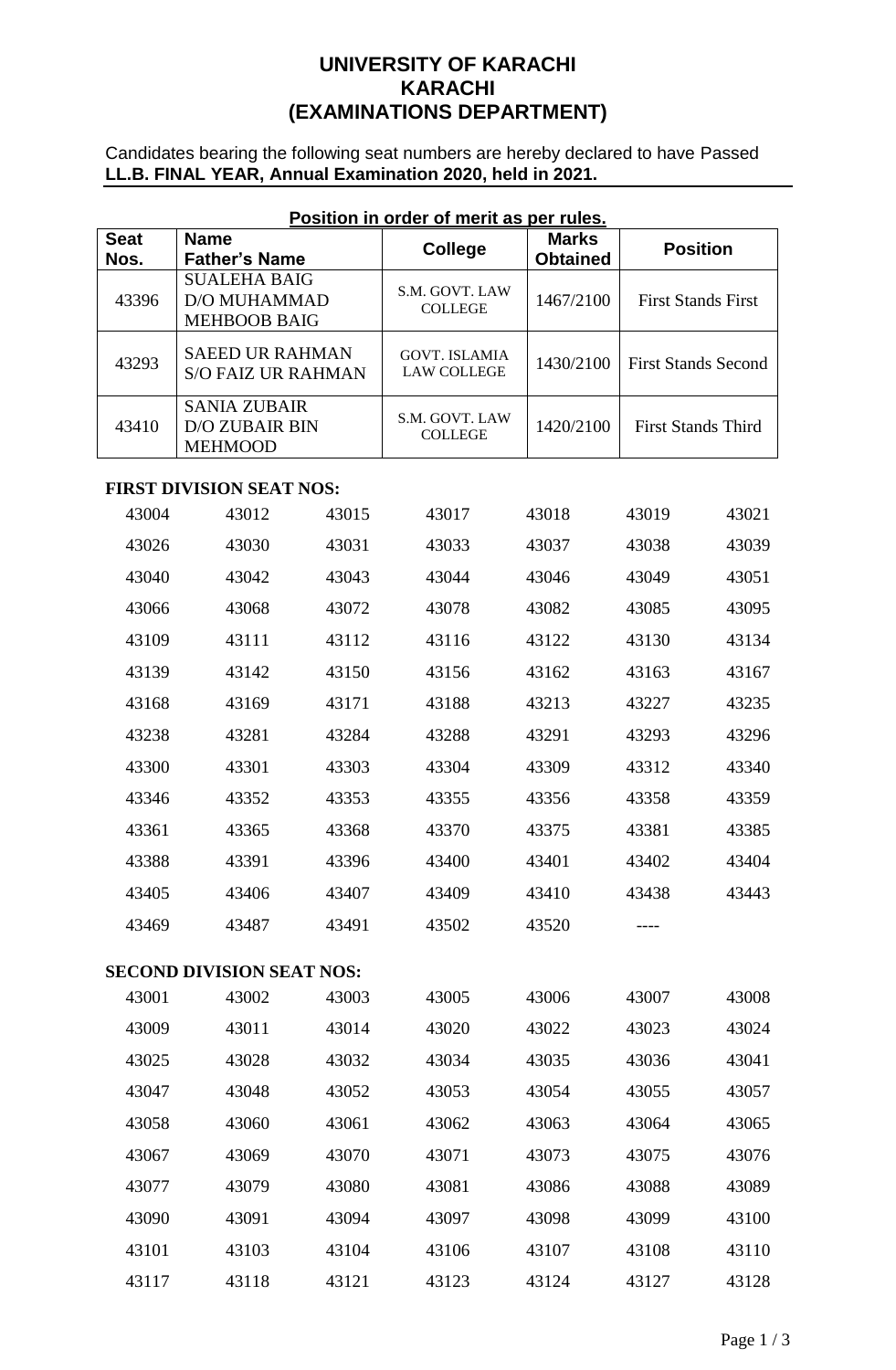| 43129 | 43131                                     | 43132 | 43133 | 43135 | 43136 | 43137 |
|-------|-------------------------------------------|-------|-------|-------|-------|-------|
| 43138 | 43144                                     | 43145 | 43146 | 43147 | 43148 | 43149 |
| 43151 | 43152                                     | 43155 | 43158 | 43159 | 43160 | 43165 |
| 43166 | 43172                                     | 43173 | 43174 | 43175 | 43177 | 43178 |
| 43183 | 43184                                     | 43187 | 43190 | 43191 | 43192 | 43195 |
| 43196 | 43197                                     | 43198 | 43199 | 43200 | 43201 | 43204 |
| 43206 | 43208                                     | 43209 | 43211 | 43214 | 43215 | 43216 |
| 43219 | 43220                                     | 43221 | 43222 | 43224 | 43228 | 43229 |
| 43230 | 43231                                     | 43233 | 43236 | 43241 | 43242 | 43244 |
| 43246 | 43252                                     | 43258 | 43260 | 43261 | 43262 | 43264 |
| 43265 | 43268                                     | 43269 | 43273 | 43274 | 43278 | 43279 |
| 43282 | 43286                                     | 43287 | 43289 | 43290 | 43294 | 43295 |
| 43297 | 43299                                     | 43305 | 43307 | 43310 | 43311 | 43313 |
| 43314 | 43316                                     | 43318 | 43319 | 43320 | 43325 | 43328 |
| 43329 | 43331                                     | 43333 | 43334 | 43335 | 43336 | 43337 |
| 43338 | 43341                                     | 43347 | 43351 | 43354 | 43360 | 43363 |
| 43366 | 43367                                     | 43371 | 43372 | 43373 | 43374 | 43376 |
| 43377 | 43378                                     | 43380 | 43384 | 43387 | 43389 | 43390 |
| 43392 | 43393                                     | 43395 | 43397 | 43398 | 43408 | 43411 |
| 43412 | 43413                                     | 43415 | 43416 | 43417 | 43418 | 43419 |
| 43420 | 43422                                     | 43424 | 43425 | 43427 | 43430 | 43431 |
| 43433 | 43434                                     | 43435 | 43436 | 43437 | 43439 | 43440 |
| 43446 | 43448                                     | 43449 | 43451 | 43452 | 43453 | 43457 |
| 43459 | 43460                                     | 43471 | 43472 | 43474 | 43476 | 43477 |
| 43478 | 43479                                     | 43480 | 43482 | 43484 | 43485 | 43486 |
| 43489 | 43492                                     | 43493 | 43495 | 43500 | 43504 | 43505 |
| 43513 | 43514                                     | 43517 | 43519 | 43521 |       |       |
|       | <b>CLEAR FINAL ONLY:</b>                  |       |       |       |       |       |
| 43182 | 43185                                     | 43414 | 43447 | 43516 |       |       |
|       | <b>CLEAR FINAL BUT FAILED IN PART-I:</b>  |       |       |       |       |       |
| 43027 | 43029                                     | 43056 | 43083 | 43141 | 43154 | 43157 |
| 43194 | 43223                                     | 43248 | 43249 | 43255 | 43272 | 43383 |
| 43421 | 43426                                     | 43432 | 43462 | 43463 | 43468 | 43473 |
| 43496 | 43498                                     |       |       |       |       |       |
|       | <b>CLEAR FINAL BUT FAILED IN PART-II:</b> |       |       |       |       |       |
| 43084 | 43161                                     | 43164 | 43176 | 43186 | 43189 | 43203 |
| 43205 | 43217                                     | 43218 | 43270 | 43271 | 43323 | 43330 |
| 43343 | 43362                                     | 43444 |       |       |       |       |